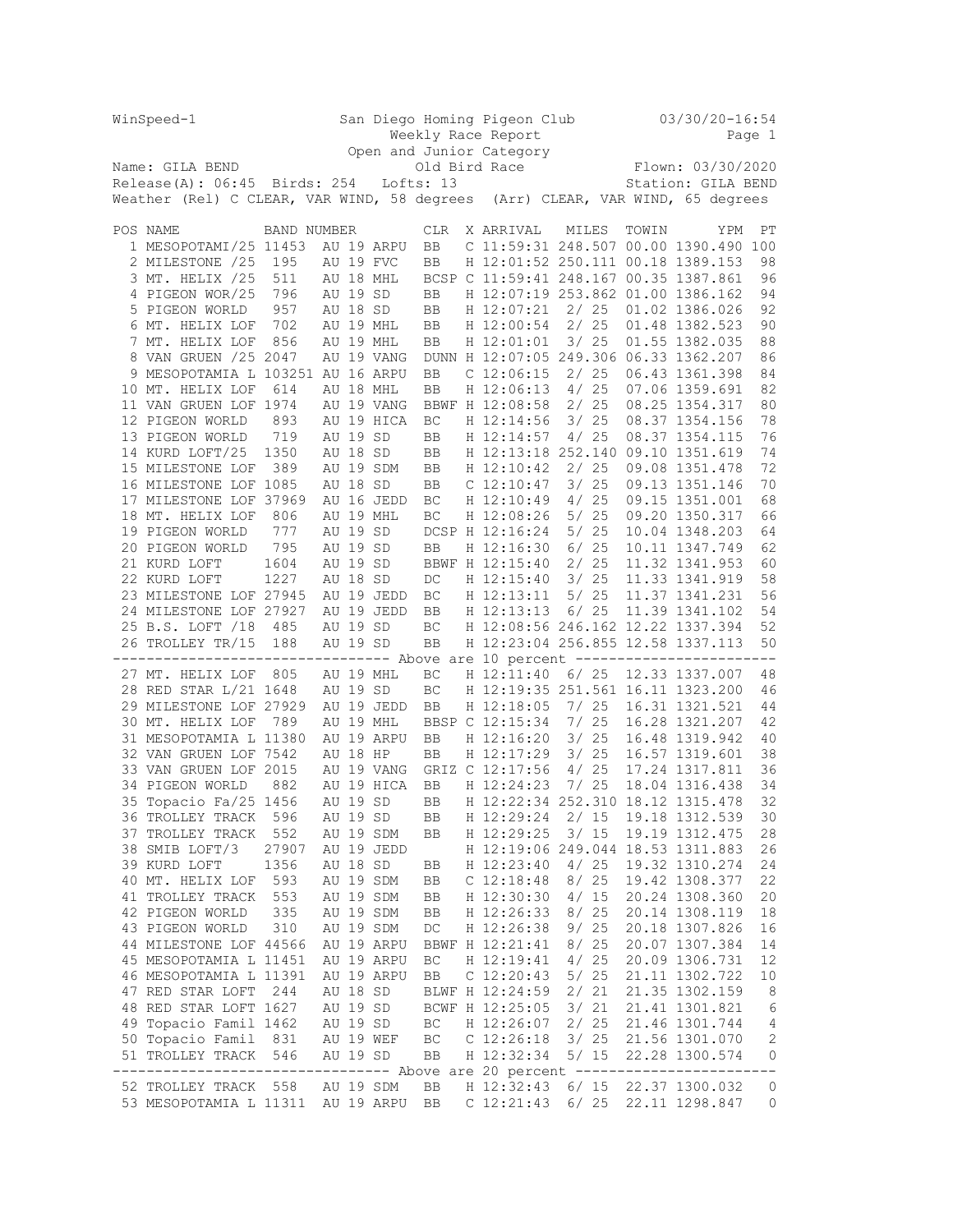|                                                          | 54 Topacio Famil 1443<br>55 MT. HELIX LOF<br>56 MT. HELIX LOF<br>57 PIGEON WORLD<br>58 PIGEON WORLD<br>WinSpeed-1 | 504<br>503<br>331<br>764 |  | AU 19 SD<br>AU 19 SD | AU 19 SDM<br>AU 19 SDM<br>AU 19 SDM | BB<br>PEN<br>BB<br>BB |  | GRIZ H 12:26:55<br>H 12:21:31<br>H 12:21:37 10/ 25<br>H 12:31:13 10/ 25<br>H 12:31:18 11/ 25<br>San Diego Homing Pigeon Club | 4/25  | 9/25         |       | 22.34 1298.698<br>22.25 1297.861<br>22.31 1297.482<br>24.54 1290.488<br>24.59 1290.171<br>03/30/20-16:54 | 0<br>$\mathbf 0$<br>0<br>0<br>0 |
|----------------------------------------------------------|-------------------------------------------------------------------------------------------------------------------|--------------------------|--|----------------------|-------------------------------------|-----------------------|--|------------------------------------------------------------------------------------------------------------------------------|-------|--------------|-------|----------------------------------------------------------------------------------------------------------|---------------------------------|
| Weekly Race Report<br>Page 2<br>Open and Junior Category |                                                                                                                   |                          |  |                      |                                     |                       |  |                                                                                                                              |       |              |       |                                                                                                          |                                 |
| Flown: 03/30/2020<br>Old Bird Race<br>Name: GILA BEND    |                                                                                                                   |                          |  |                      |                                     |                       |  |                                                                                                                              |       |              |       |                                                                                                          |                                 |
|                                                          | POS NAME                                                                                                          | <b>BAND NUMBER</b>       |  |                      |                                     | <b>CLR</b>            |  | X ARRIVAL                                                                                                                    | MILES |              | TOWIN | YPM                                                                                                      | РT                              |
|                                                          | 59 MILESTONE LOF 28000                                                                                            |                          |  |                      | AU 19 JEDD                          | BB                    |  | H 12:26:35                                                                                                                   |       | 9/25         |       | 25.01 1288.630                                                                                           | 0                               |
|                                                          | 60 MILESTONE LOF                                                                                                  | 201                      |  | AU 19 SD             |                                     | BB                    |  | H 12:26:36 10/ 25                                                                                                            |       |              |       | 25.02 1288.561                                                                                           | 0                               |
|                                                          | 61 RED STAR LOFT                                                                                                  | 213                      |  | AU 18 SD             |                                     | BB                    |  | H 12:28:54                                                                                                                   | 4/    | 21           |       | 25.30 1287.355                                                                                           | 0                               |
|                                                          | 62 KURD LOFT                                                                                                      | 1341                     |  | AU 18 SD             |                                     | DC                    |  | H 12:29:54                                                                                                                   |       | 5/25         |       | 25.47 1286.544                                                                                           | 0                               |
|                                                          | 63 MILESTONE LOF                                                                                                  | 385                      |  |                      | AU 19 SDM                           | BB                    |  | C $12:27:15$ $11/25$                                                                                                         |       |              |       | 25.41 1286.120                                                                                           | $\mathbb O$                     |
|                                                          | 64 PIGEON WORLD                                                                                                   | 762                      |  | AU 19 SD             |                                     | BB                    |  | H 12:33:12 12/ 25                                                                                                            |       |              |       | 26.53 1283.119                                                                                           | $\mathbb O$                     |
|                                                          | 65 MESOPOTAMIA L                                                                                                  | 538                      |  |                      | AU 19 SDM                           | DC                    |  | H 12:26:31                                                                                                                   |       | 7/25         |       | 26.59 1280.586                                                                                           | 0                               |
|                                                          | 66 PIGEON WORLD                                                                                                   | 782                      |  | AU 19 SD             |                                     | BB                    |  | H 12:34:05 13/ 25                                                                                                            |       |              |       | 27.46 1279.866                                                                                           | 0                               |
|                                                          | 67 OVER DA BOR/7 27974                                                                                            |                          |  |                      | AU 19 JEDD                          | DC                    |  | H 12:38:13 256.855                                                                                                           |       |              |       | 28.06 1279.828                                                                                           | 0                               |
|                                                          | 68 MILESTONE LOF 52007                                                                                            |                          |  | AU 19 AA             |                                     | BB                    |  | H 12:28:58 12/ 25                                                                                                            |       |              |       | 27.24 1279.671                                                                                           | $\mathbb O$                     |
|                                                          | 69 TRIPLE CRO/15                                                                                                  | 419                      |  |                      | AU 19 LFO                           | BC                    |  | C 12:30:50 250.871 28.18 1276.671                                                                                            |       |              |       |                                                                                                          | $\mathbb O$                     |
|                                                          | 70 KURD LOFT                                                                                                      | 526                      |  | AU 17 SD             |                                     | BB                    |  | H 12:32:46                                                                                                                   |       | $6/25$       |       | 28.38 1275.995                                                                                           | $\mathbb O$                     |
|                                                          | 71 PIGEON WORLD                                                                                                   | 704                      |  | AU 19 SD             |                                     | DC                    |  | H 12:36:02 14/ 25                                                                                                            |       |              |       | 29.43 1272.781                                                                                           | 0                               |
|                                                          | 72 TROLLEY TRACK                                                                                                  | 550                      |  | AU 19 SD             |                                     | BC                    |  | H 12:40:22                                                                                                                   |       | 7/15         |       | 30.16 1272.053                                                                                           | 0                               |
|                                                          | 73 MESOPOTAMIA L                                                                                                  | 534                      |  |                      | AU 19 SDM                           | BB                    |  | $C$ 12:29:23                                                                                                                 |       | 8/25         |       | 29.51 1269.933                                                                                           | 0                               |
|                                                          | 74 TRIPLE CROWN                                                                                                   | 84                       |  |                      | AU 19 VITA                          | BC                    |  | $C$ 12:33:23                                                                                                                 |       | 2/15         |       | 30.51 1267.320                                                                                           | $\mathbb O$                     |
|                                                          | 75 KURD LOFT                                                                                                      | 598                      |  | AU 17 SD             |                                     | BB                    |  | H 12:35:28                                                                                                                   |       | 7/25         |       | 31.20 1266.147                                                                                           | 0                               |
|                                                          | 76 KURD LOFT                                                                                                      | 47                       |  | AU 19 SD             |                                     | DC                    |  | H 12:35:47                                                                                                                   |       | 8/25         |       | 31.39 1264.980                                                                                           | 0                               |
|                                                          | 77 MESOPOTAMIA L                                                                                                  | 546                      |  |                      | AU 19 SDM                           | BB                    |  | $C$ 12:31:00                                                                                                                 |       | 9/25         |       | 31.28 1264.012                                                                                           | 0                               |
|                                                          | 78 OVER DA BORDE 27973                                                                                            |                          |  |                      | AU 19 JEDD                          | DC                    |  | $C$ 12:42:41                                                                                                                 | 2/    | 7            |       | 32.34 1263.858                                                                                           | $\mathbb O$                     |
|                                                          | 79 B.S. LOFT II                                                                                                   | 404                      |  | AU 19 SD             |                                     | BB                    |  | H 12:28:05                                                                                                                   |       | 2/18         |       | 31.31 1262.746                                                                                           | $\mathbf 0$                     |
|                                                          | 80 MT. HELIX LOF                                                                                                  | 510                      |  |                      | AU 19 SDM                           | BB                    |  | H 12:31:00 11/ 25                                                                                                            |       |              |       | 31.54 1262.271                                                                                           | 0                               |
|                                                          | 81 MESOPOTAMIA L 11307                                                                                            |                          |  |                      | AU 19 ARPU                          | BB                    |  | H 12:31:38 10/ 25                                                                                                            |       |              |       | 32.06 1261.672                                                                                           | $\mathbb O$                     |
|                                                          | 82 KURD LOFT                                                                                                      | 203                      |  |                      | AU 17 SDM                           |                       |  | BBSP H 12:37:13                                                                                                              |       | 9/25         |       | 33.05 1259.862                                                                                           | 0                               |
|                                                          | 83 PIGEON WORLD                                                                                                   | 701                      |  | AU 19 SD             |                                     | BB                    |  | H 12:40:33 15/ 25                                                                                                            |       |              |       | 34.13 1256.630                                                                                           | $\mathbb O$                     |
|                                                          | 84 MILESTONE LOF 27763                                                                                            |                          |  |                      | AU 19 JEDD                          | BB                    |  | H 12:35:58 13/ 25                                                                                                            |       |              |       | 34.24 1254.167                                                                                           | 0                               |
|                                                          | 85 PIGEON WORLD                                                                                                   | 598                      |  |                      | AU 19 SDM                           | BB                    |  | H 12:41:41 16/ 25                                                                                                            |       |              |       | 35.22 1252.596                                                                                           | 0                               |
|                                                          | 86 RED STAR LOFT                                                                                                  | 241                      |  | AU 18 SD             |                                     | BB                    |  | $C$ 12:39:44                                                                                                                 |       | 5/21         |       | 36.20 1248.024                                                                                           | 0                               |
|                                                          | 87 PIGEON WORLD                                                                                                   | 339                      |  |                      | AU 19 SDM                           | ВC                    |  | H 12:43:51 17/ 25                                                                                                            |       |              |       | 37.32 1245.034                                                                                           | 0                               |
|                                                          | 88 VAN GRUEN LOF                                                                                                  | 138                      |  |                      | AU 18 SDM                           | BB                    |  | H 12:37:29                                                                                                                   |       | 5/25         |       | 36.56 1244.772                                                                                           | 0                               |
|                                                          | 89 B.S. LOFT II                                                                                                   | 462                      |  | AU 19 SD             |                                     | BB                    |  | H 12:33:24                                                                                                                   |       | 3/18<br>6/25 |       | 36.50 1243.441                                                                                           | $\mathbf 0$                     |
|                                                          | 90 VAN GRUEN LOF 2017                                                                                             |                          |  |                      | AU 19 VANG                          |                       |  | SILS C 12:38:46<br>BBWF H 12:37:44 11/ 25                                                                                    |       |              |       | 38.13 1240.233                                                                                           | 0                               |
|                                                          | 91 MESOPOTAMIA L 11454                                                                                            |                          |  |                      | AU 19 ARPU                          |                       |  | C 12:37:56 12/ 25                                                                                                            |       |              |       | 38.12 1239.867                                                                                           | $\mathbf{0}$                    |
|                                                          | 92 MT. HELIX LOF                                                                                                  | 207                      |  |                      | AU 18 SDM                           | BB                    |  |                                                                                                                              |       |              |       | 38.50 1237.481                                                                                           | 0                               |
|                                                          | 93 TRIPLE CROWN                                                                                                   | 539                      |  | AU 19 SD             |                                     | BB                    |  | H 12:43:04                                                                                                                   | 3/ 15 |              |       | 40.31 1233.101                                                                                           | 0                               |
|                                                          | 94 MT. HELIX LOF                                                                                                  | 831                      |  |                      | AU 19 MHL                           | BB                    |  | H 12:39:26 13/ 25                                                                                                            |       |              |       | 40.20 1232.227                                                                                           | $\mathbb O$                     |
|                                                          | 95 TRIPLE CROWN                                                                                                   | 404                      |  |                      | AU 18 DEN                           | BB                    |  | $C$ 12:43:59                                                                                                                 |       | 4/15         |       | 41.27 1229.924                                                                                           | 0                               |
|                                                          | 96 Topacio Famil                                                                                                  | 233                      |  |                      | AU 18 SDM                           |                       |  | GRIZ H 12:48:25                                                                                                              |       | 5/25         |       | 44.03 1221.914                                                                                           | $\mathbb O$                     |
|                                                          | 97 MT. HELIX LOF                                                                                                  | 512                      |  |                      | AU 19 SDM                           |                       |  | BBWF C 12:47:23 14/ 25                                                                                                       |       |              |       | 48.17 1205.218                                                                                           | $\mathsf{O}\xspace$             |
|                                                          | 98 B.S. LOFT II                                                                                                   | 486                      |  | AU 19 SD             |                                     |                       |  | BBWF H 12:45:38                                                                                                              |       | 4/18         |       | 49.04 1201.280                                                                                           | $\mathbb O$                     |
|                                                          | 99 MILESTONE LOF                                                                                                  | 350                      |  | AU 17 SD             |                                     | GRZ                   |  | H 12:53:18 14/ 25                                                                                                            |       |              |       | 51.44 1195.160                                                                                           | $\mathbb O$                     |
|                                                          | 100 TRIPLE CROWN                                                                                                  | 403                      |  |                      | AU 19 SDM                           | BB                    |  | $C$ 12:54:46                                                                                                                 |       | 5/15         |       | 52.14 1194.062                                                                                           | 0                               |
|                                                          | 101 Topacio Famil                                                                                                 | 935                      |  | AU 18 SD             |                                     | ВC                    |  | H 12:59:36                                                                                                                   |       | 6/25         |       | 55.15 1185.398                                                                                           | $\mathbb O$                     |
|                                                          | 102 TROLLEY TRACK                                                                                                 | 544                      |  | AU 19 SD             |                                     | RC                    |  | H 13:07:33                                                                                                                   |       | 8/15         |       | 57.27 1181.630                                                                                           | 0                               |
|                                                          | 103 RED STAR LOFT 1629                                                                                            |                          |  | AU 19 SD             |                                     | BLK                   |  | $C$ 12:59:56                                                                                                                 |       | 6/21         |       | 56.32 1180.794                                                                                           | 0                               |
|                                                          | 104 RED STAR LOFT 1627                                                                                            |                          |  | AU 17 SD             |                                     | $\operatorname{BC}$   |  | $C$ 12:59:59                                                                                                                 |       | 7/21         |       | 56.35 1180.668                                                                                           | $\mathbb O$                     |
|                                                          | 105 RED STAR LOFT 1637                                                                                            |                          |  | AU 17 SD             |                                     |                       |  | BBWF H 13:00:01                                                                                                              |       | 8/21         |       | 56.38 1180.516                                                                                           | 0                               |
|                                                          | 106 TRIPLE CROWN                                                                                                  | 2960                     |  |                      | AU 17 COM                           | BB                    |  | H 12:59:36                                                                                                                   |       | 6/15         |       | 57.04 1178.645                                                                                           | 0                               |
|                                                          | 107 MT. HELIX LOF                                                                                                 | 497                      |  |                      | AU 17 MHL                           | BB                    |  | H 12:56:14 15/ 25                                                                                                            |       |              |       | 57.08 1176.498                                                                                           | $\mathbb O$                     |
|                                                          | 108 B.S. LOFT II                                                                                                  | 428                      |  | AU 19 SD             |                                     | ВC                    |  | H 12:53:26                                                                                                                   |       | 5/18         |       | 56.52 1175.855                                                                                           | 0                               |
|                                                          | 109 VAN GRUEN LOF                                                                                                 | 894                      |  | AU 18 VG             |                                     |                       |  | BBSP H 12:58:14                                                                                                              |       | 7/25         |       | 57.42 1175.539                                                                                           | 0                               |
|                                                          | 110 MESOPOTAMIA L 11363                                                                                           |                          |  |                      | AU 19 ARPU                          |                       |  | BBWF H 12:57:34 12/ 25                                                                                                       |       |              |       | 58.02 1173.882                                                                                           | 0                               |